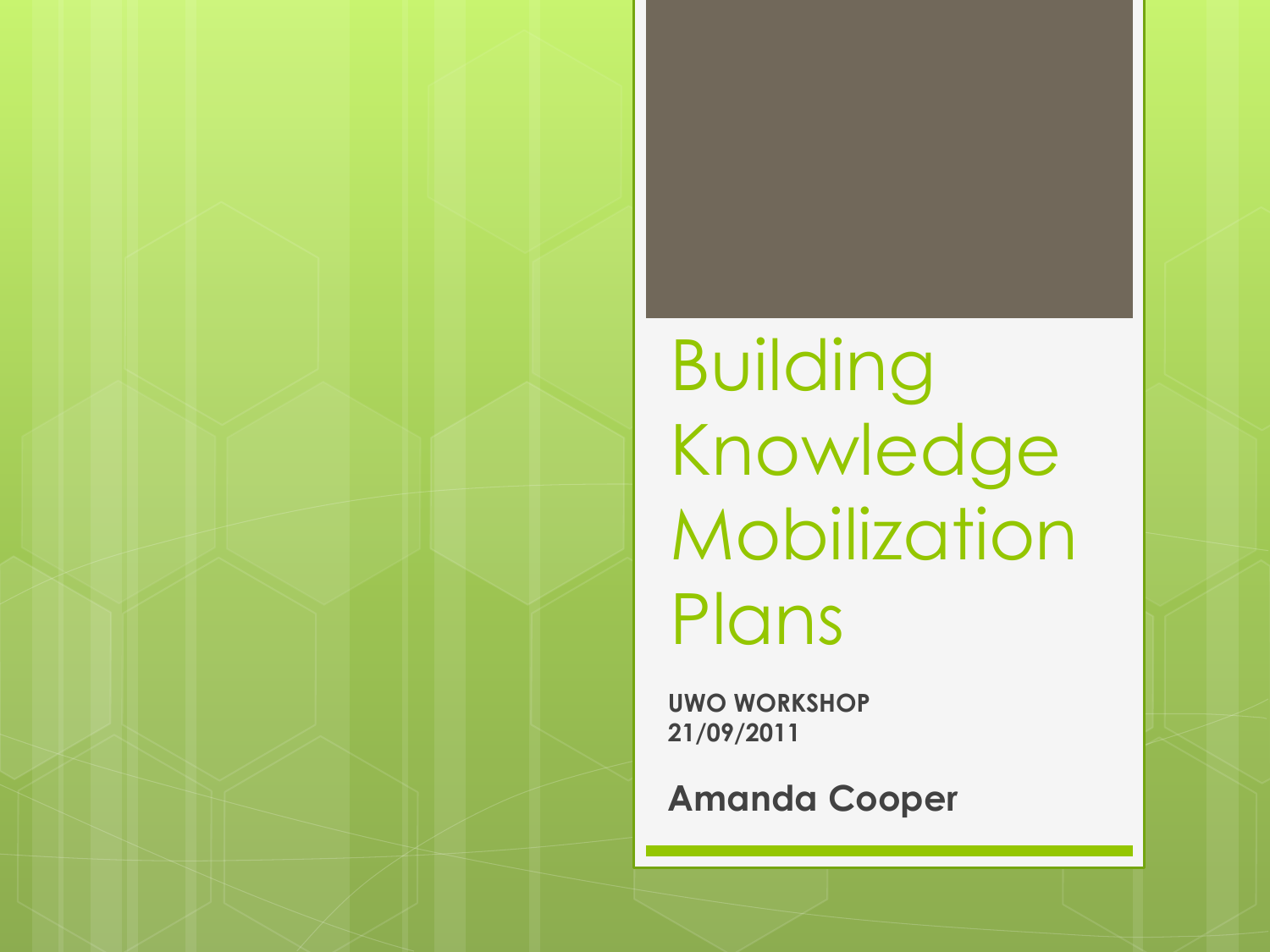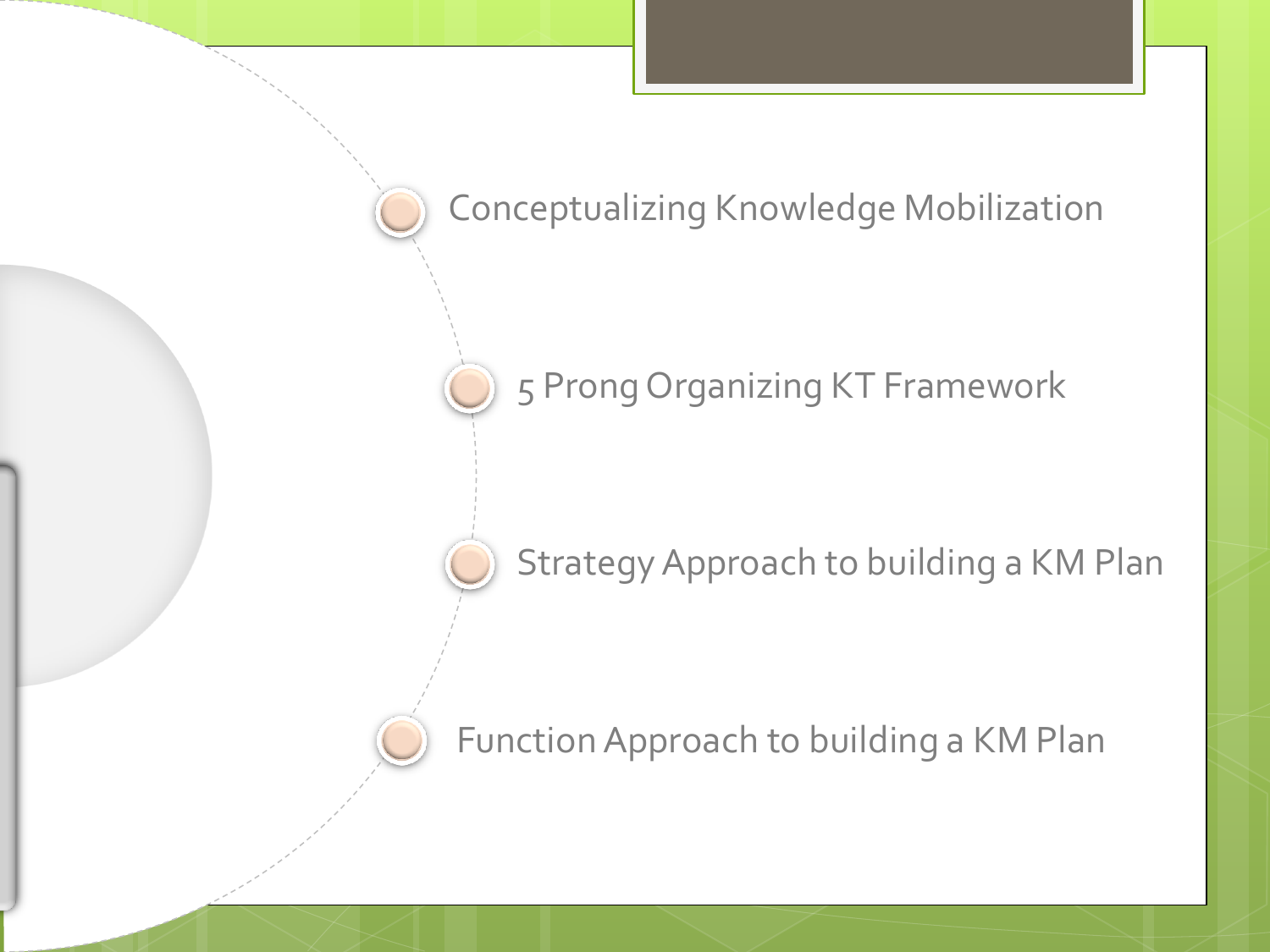#### **KNOWLEDGE MOBILIZATION**

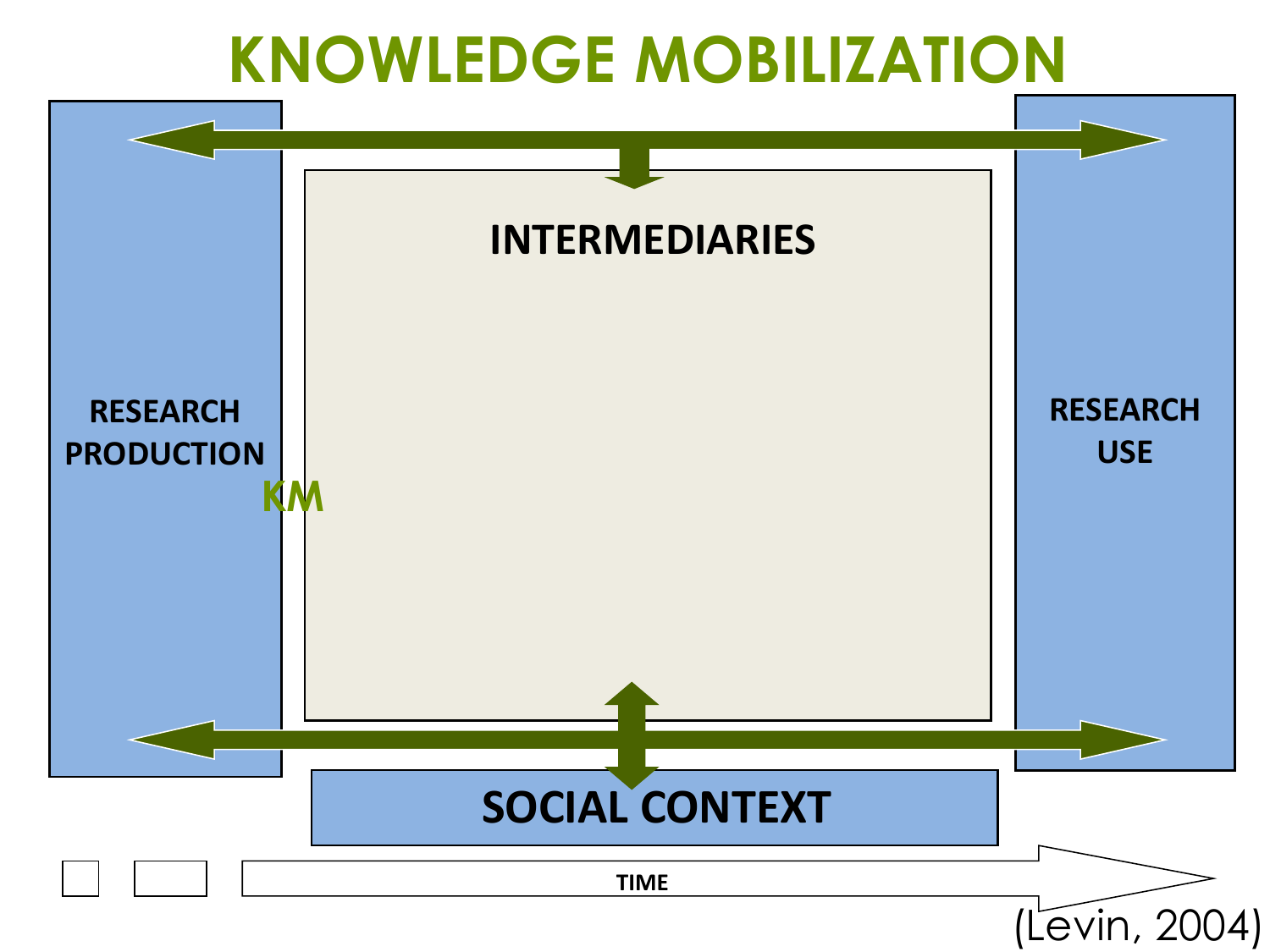#### **5 Prong KT Organizing Framework 1. MESSAGE**

**o** What should be transferred to decision makers? (p.223)

#### **2. TARGET AUDIENCE**

o To whom should research knowledge be transferred? (p.224)

#### **3. MESSENGER**

**o** By whom should research knowledge be transferred? (p.225)

#### **4. KT PROCESS**

**o** How should research knowledge be transferred? (p.226)

#### **5. EVALUATION**

**o** With what effect should research knowledge be transferred? (p.227) (Lavis et al., 2003)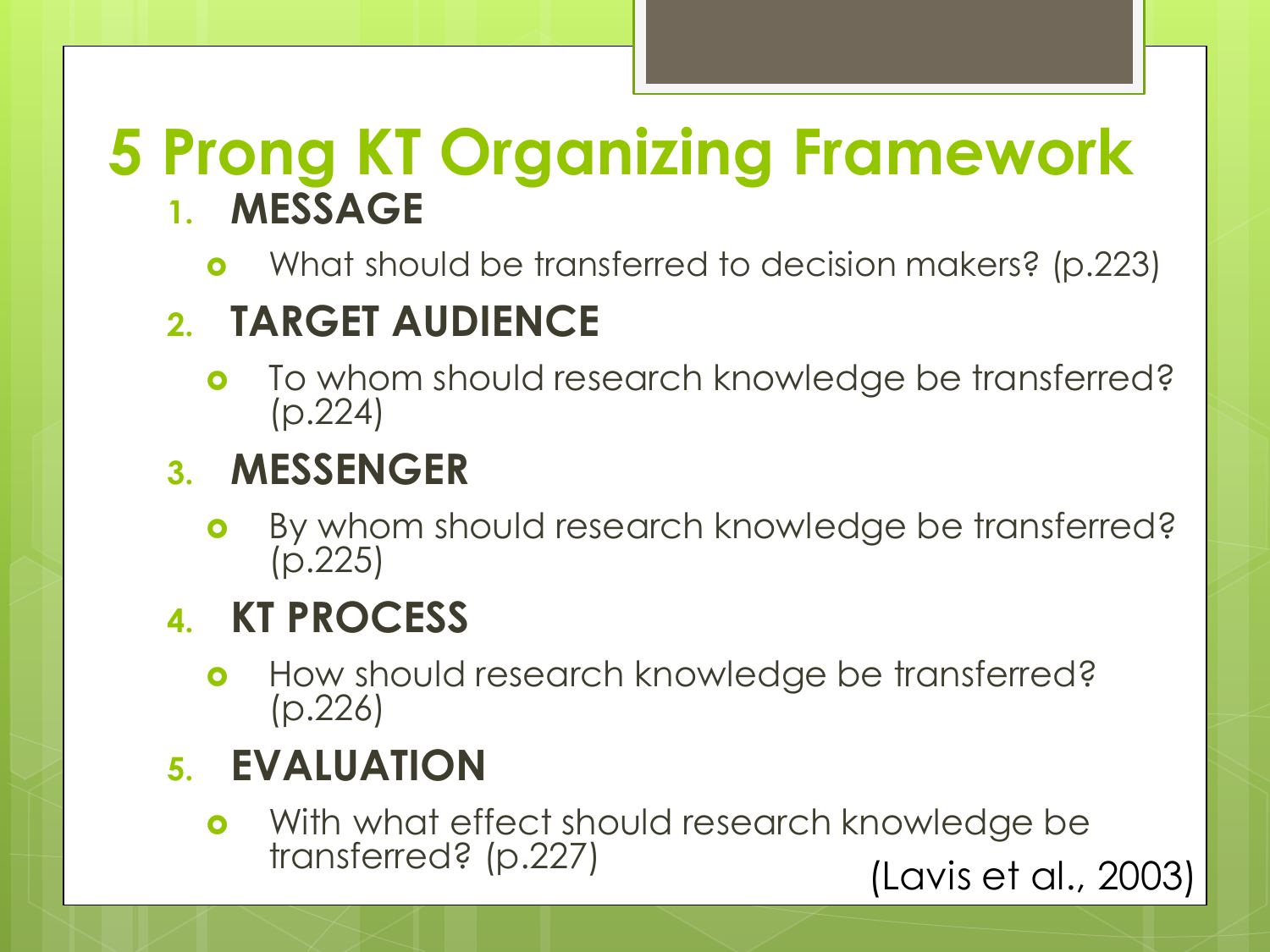### BRAINSTORM (10 Minutes)

### 5 Prong Framework for Building your KM Plan...

- Spend 2-3 minutes jotting down bullet points for your research using Lavis et al. Framework
- Spend 5 minutes discussing in group
- •Group debrief, a few points from the floor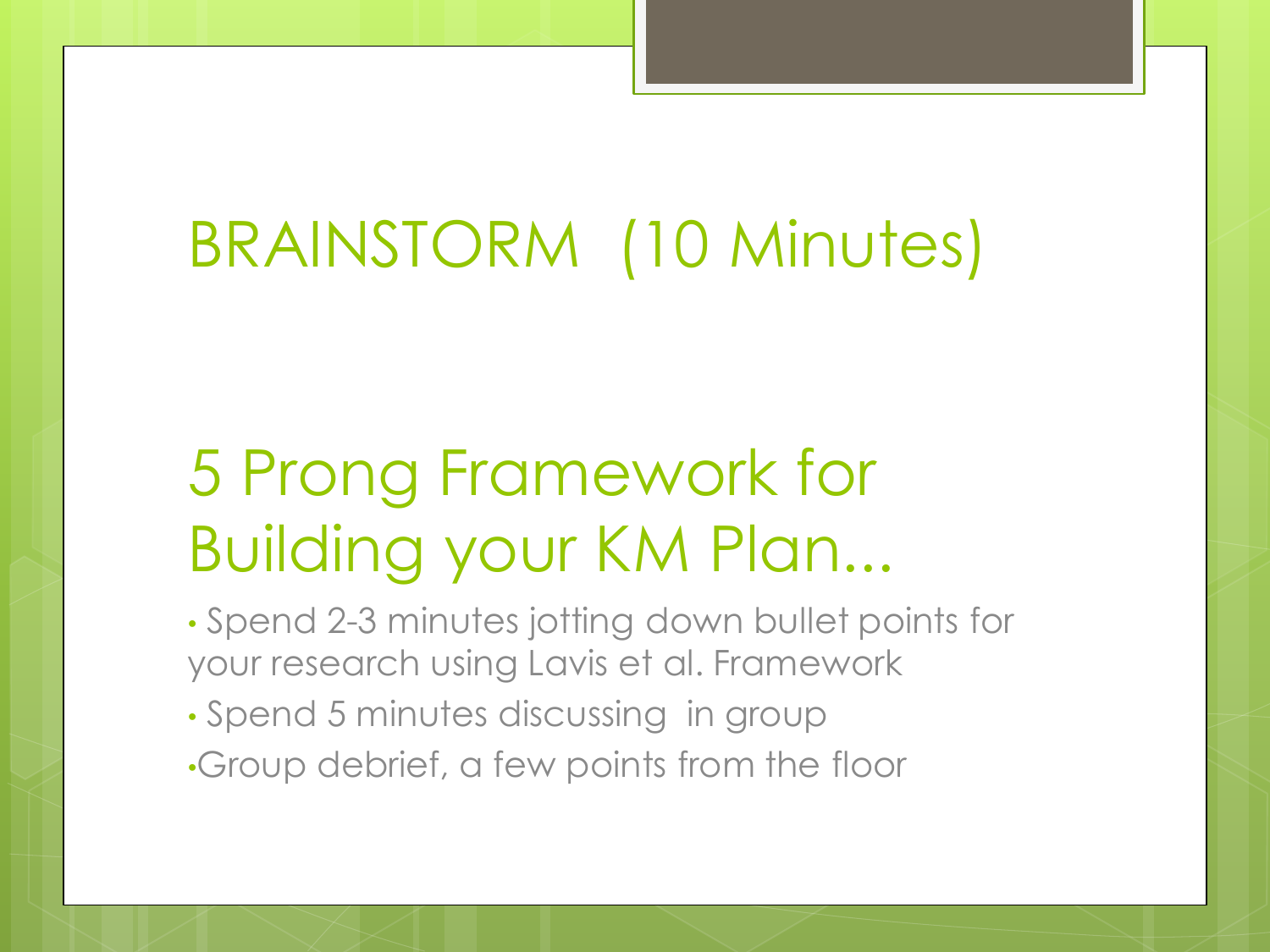# **Strategy Approach**



(Cooper & Levin, 2010)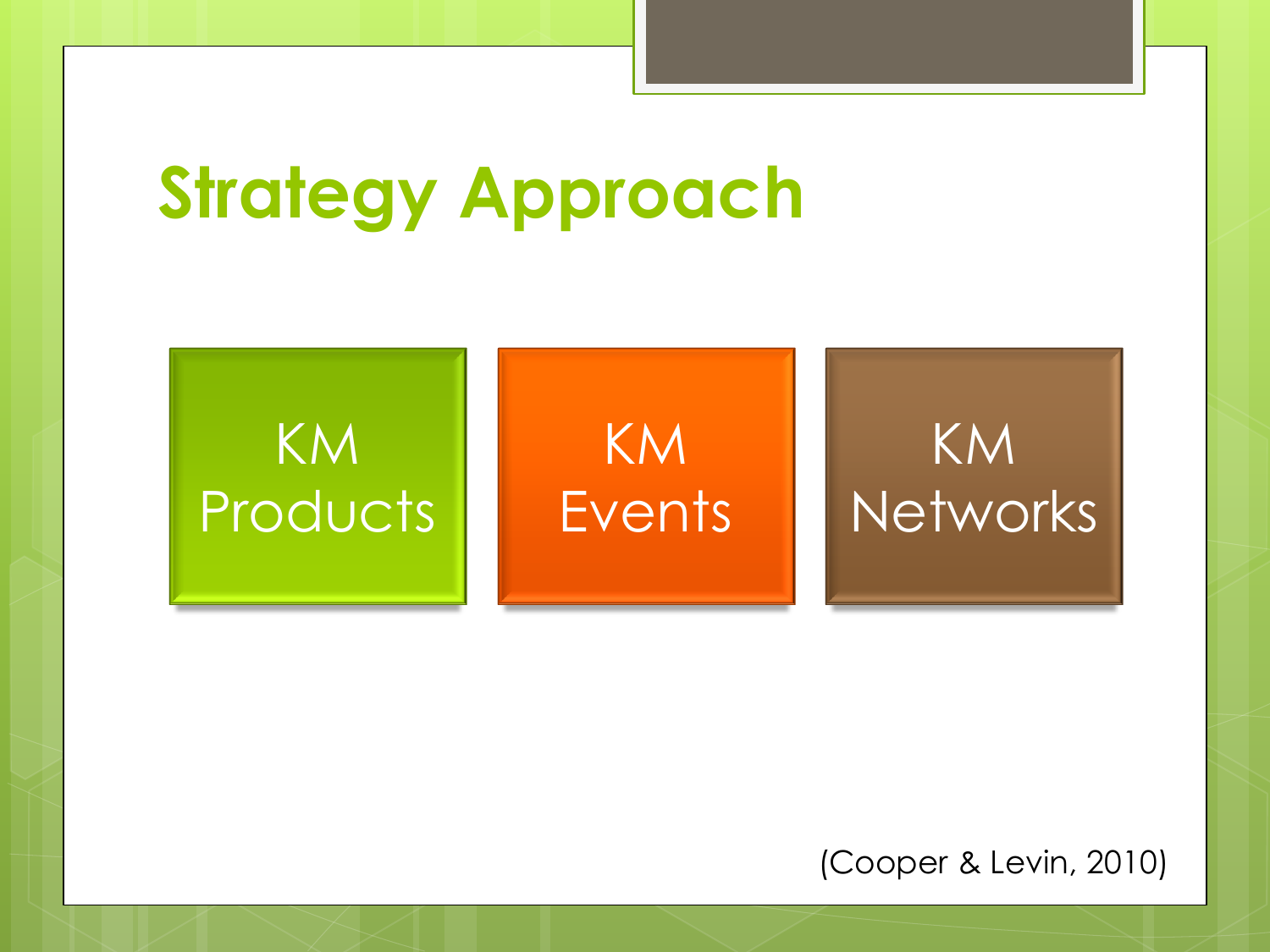### BRAINSTORM (10 Minutes)

### Strategy Approach to Building your KM Plan...

- Spend 2-3 minutes jotting down bullet points for your research using Products, Events, Networks
- Spend 5 minutes discussing in group
- •Group debrief, a few points from the floor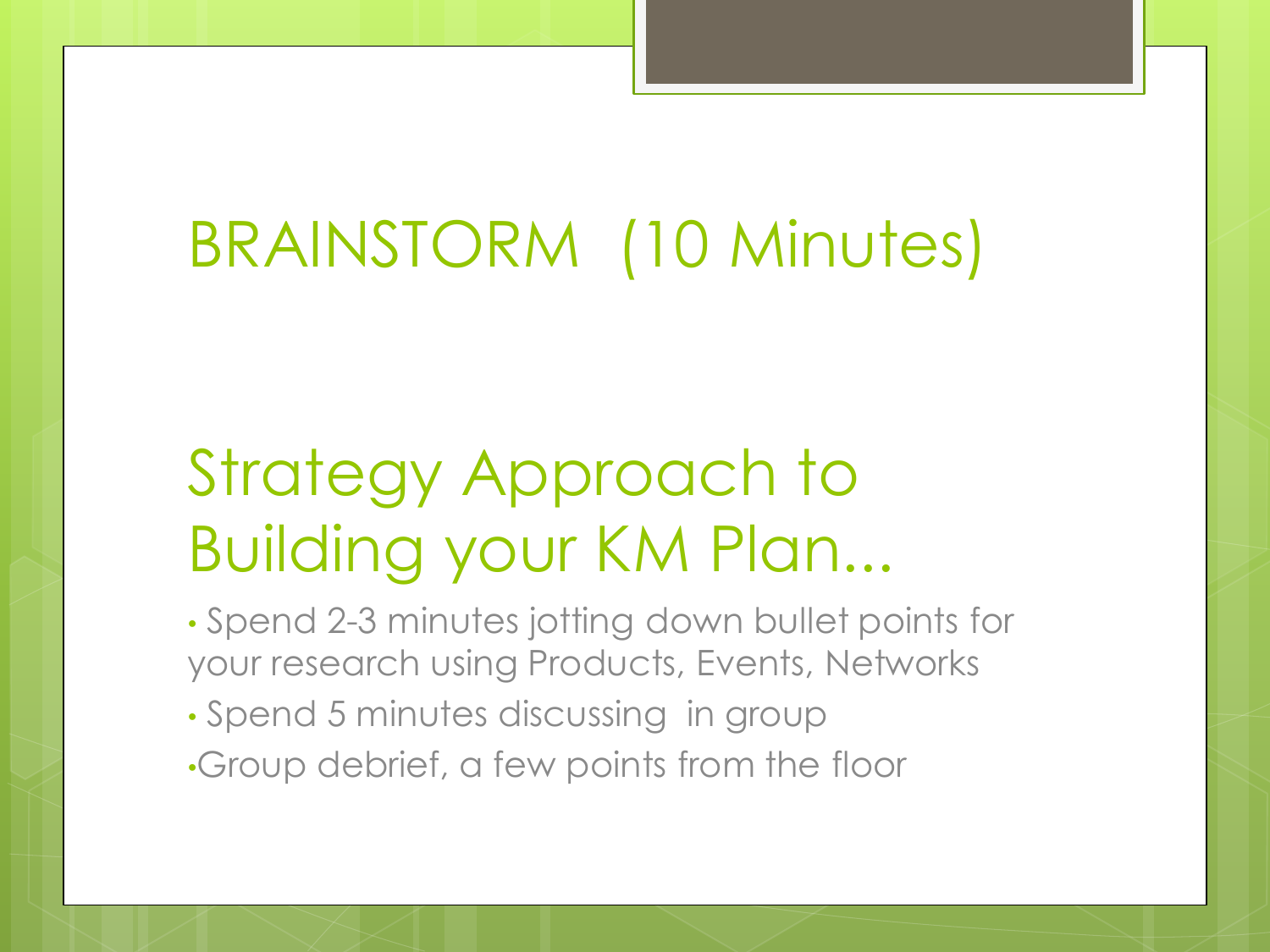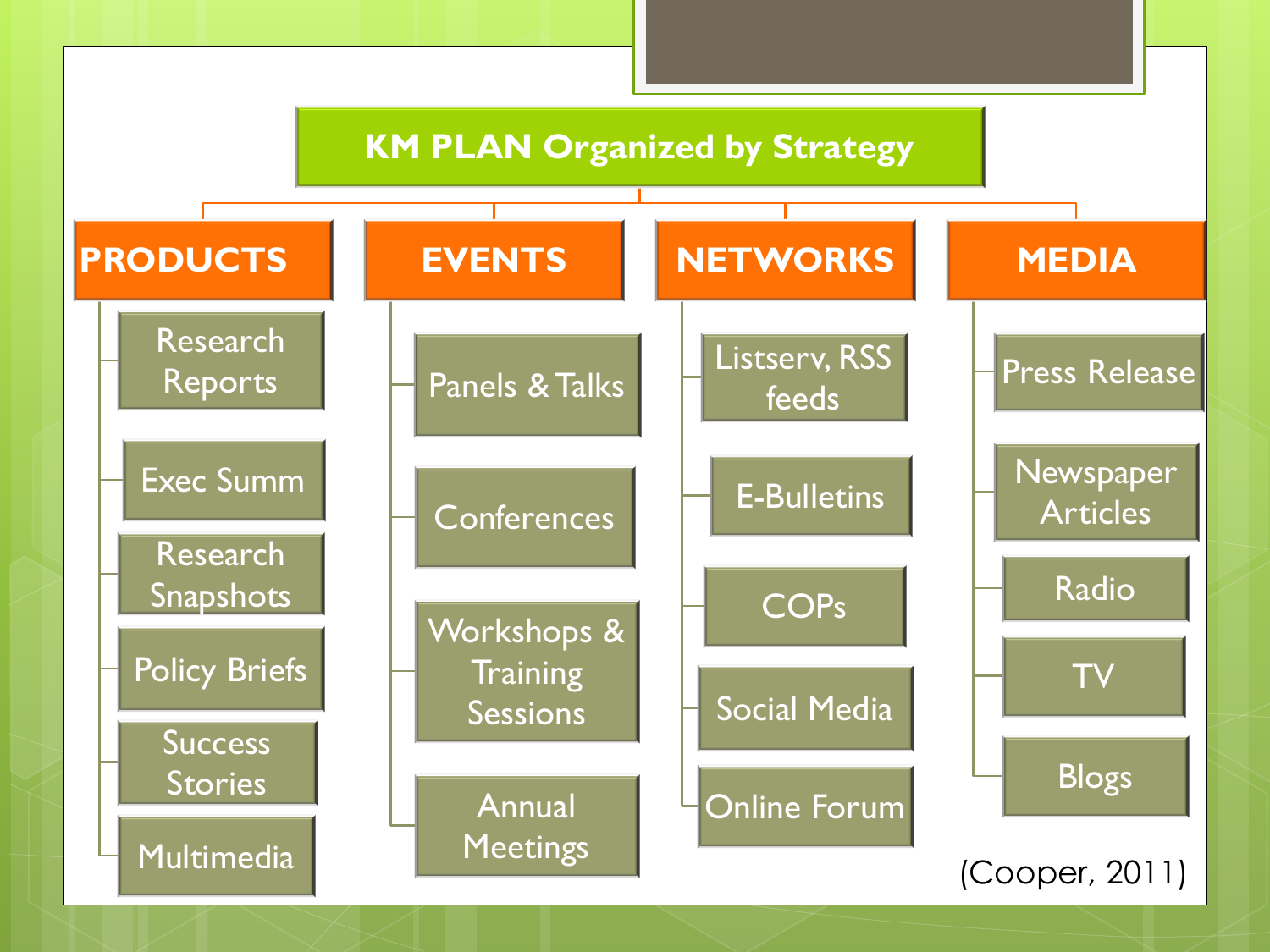

(Cooper , 2011)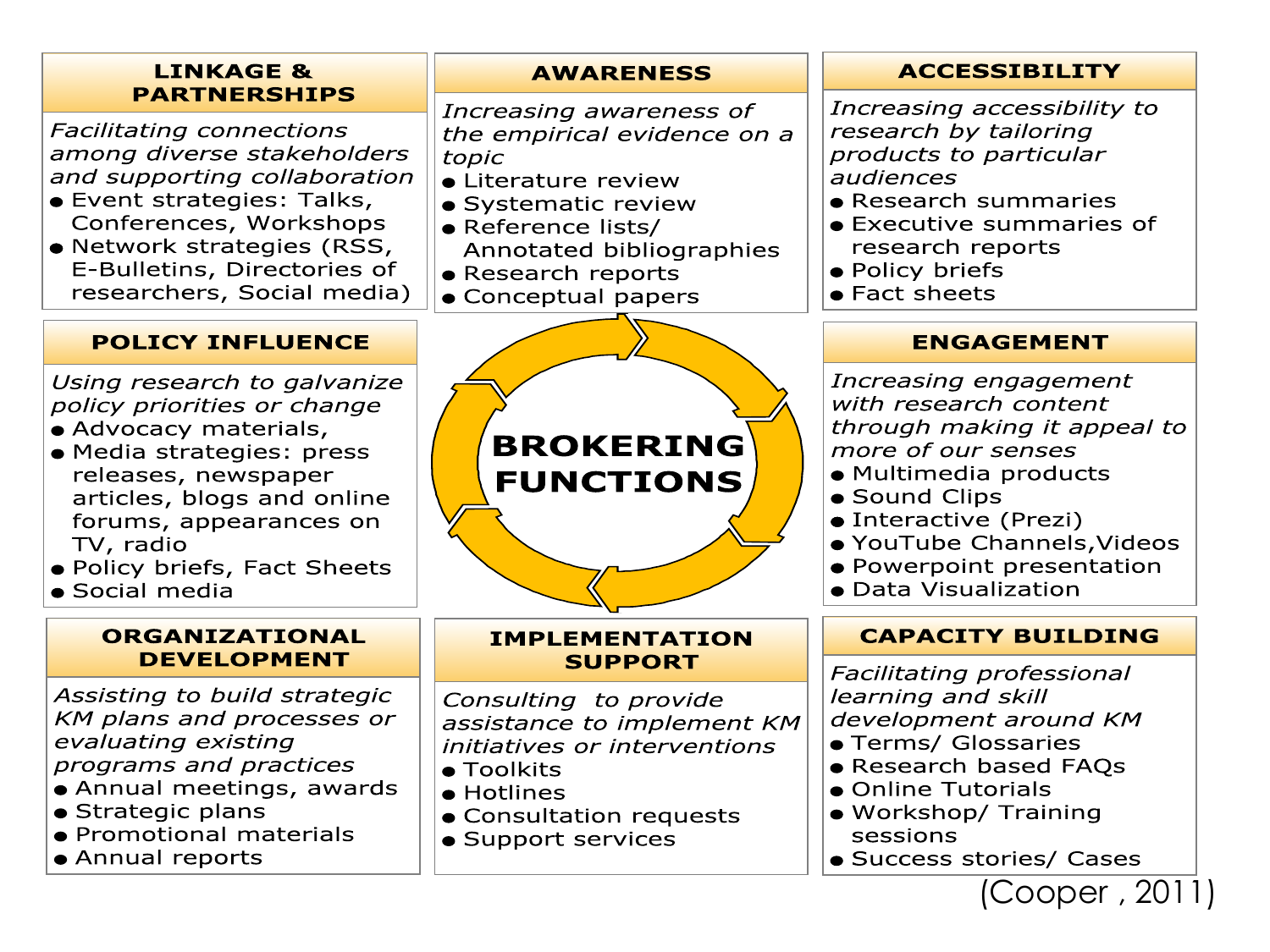## BRAINSTORM (10 Minutes)

### Function Approach to Building your KM Plan...

• Spend 2-3 minutes jotting down bullet points for your research using Functions or Gaps you are trying to address

- Spend 5 minutes discussing in group
- •Group debrief, a few points from the floor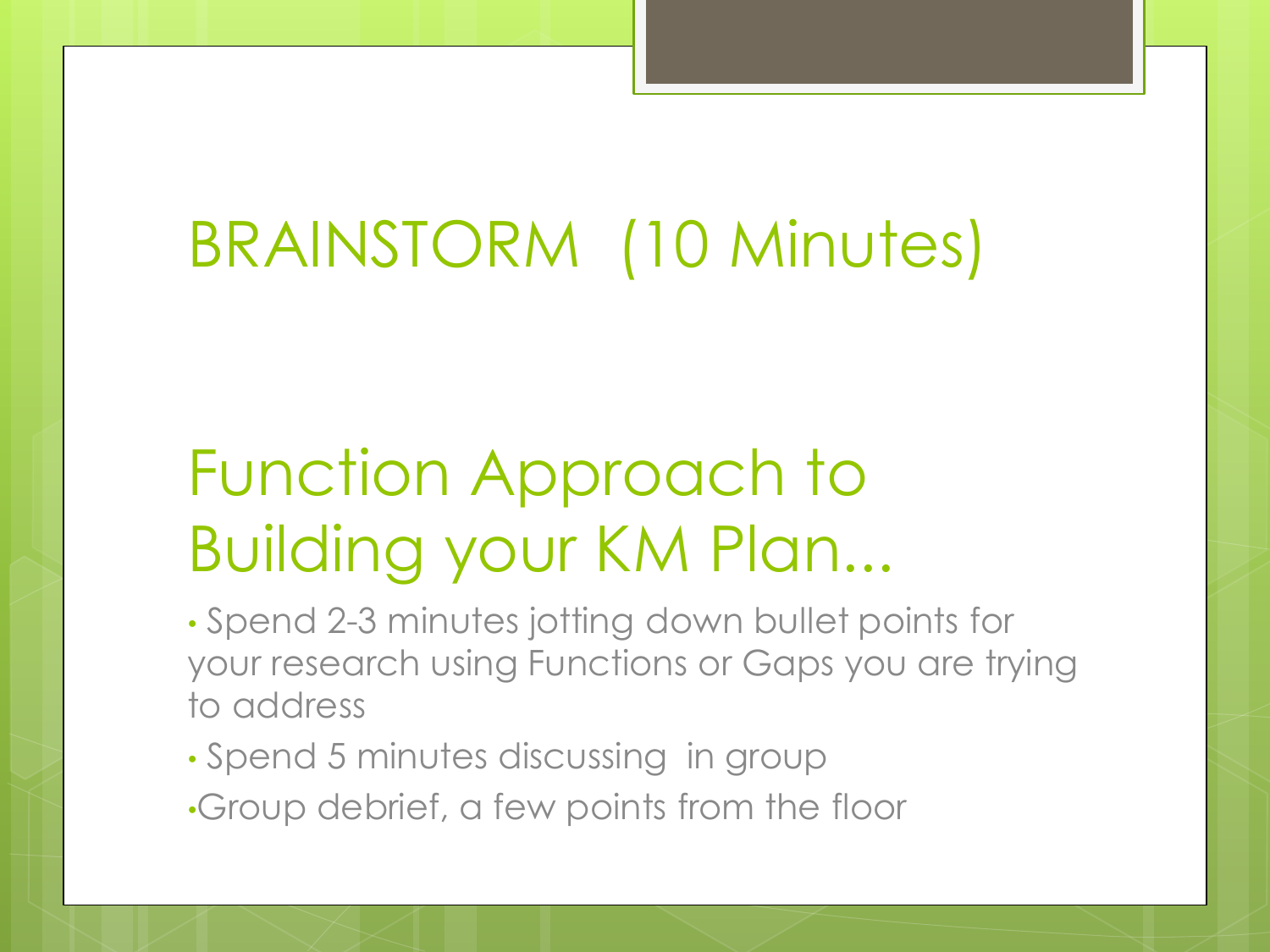# Some Tips

o Identify existing mechanisms:

- What websites, events, and networks already exist in this area?
- What publications, newsletters are already distributed to target audiences? Are there ways to contribute to these existing vehicles (school newsletter, e-bulletins, RSS feeds)?

 **YOU GET MORE SPREAD & IMPACT THROUGH PEOPLE, PROCESSES, and STRUCTURES THAT ARE ALREADY EMBEDDED IN SYSTEMS!!**

- **Creating plans for sustainability the extend** beyond the funding window
	- o At a conference, having structured break out time to create some Communities of Practice specifically around KM on a particular issue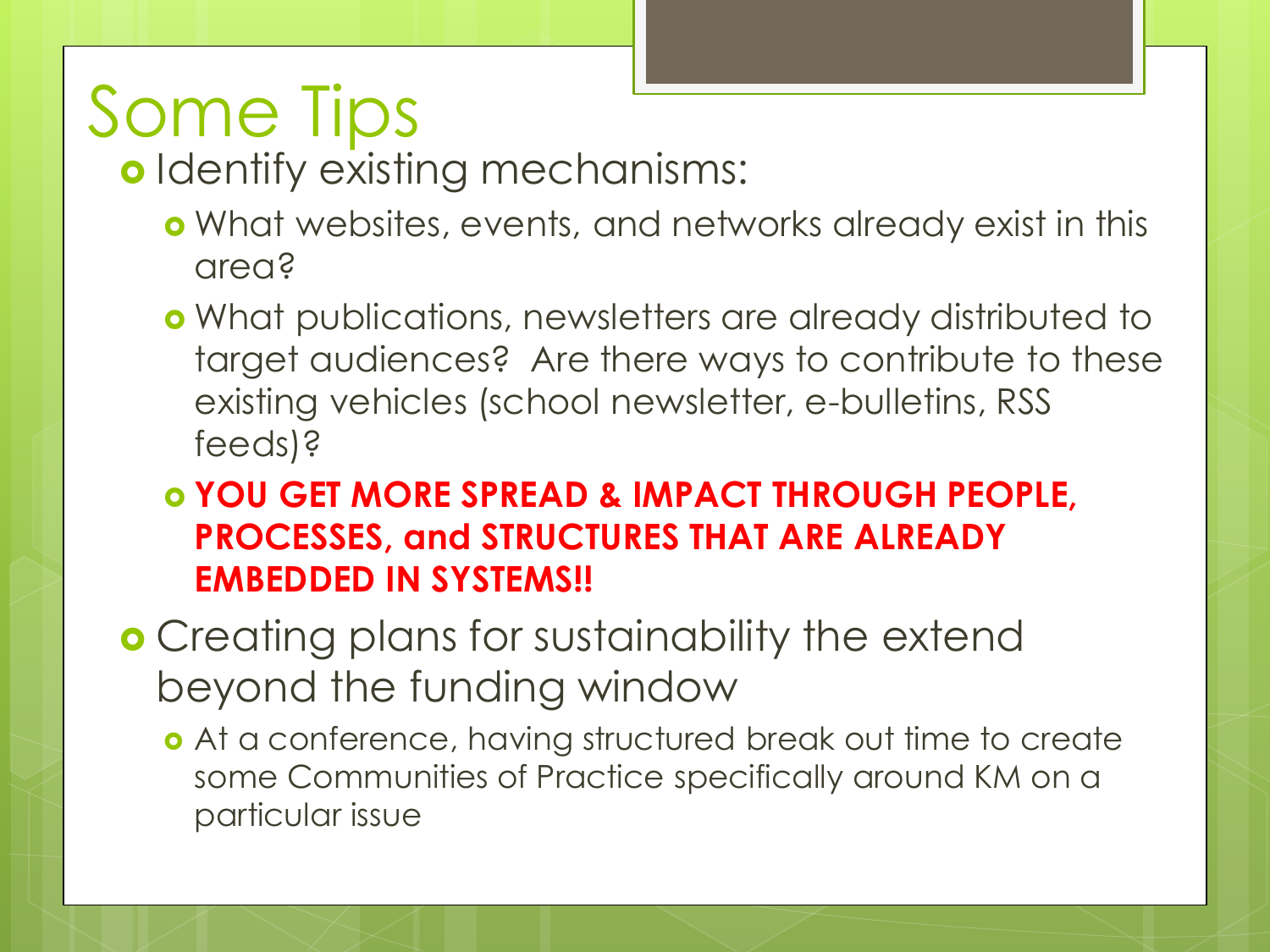#### References from Presentation

Cooper, A. & Levin, B. (2010). Some Canadian contributions to understanding knowledge mobilization. *Evidence and Policy, 6*(3), 351-369.

Cooper, A., Levin, B., & Campbell, C. (2009). The growing (but still limited) importance of evidence in education policy and practice. *Journal of Educational Change, 10*(2-3), 159-171.

Cooper, A. (2011). *Knowledge Mobilization Intermediaries in Education Across Canada.* Unpublished doctoral thesis, University of Toronto, Toronto, Ontario, Canada.

Lavis, J., Robertson, D., Woodside, J. M., McLeod, C. B., Abelson, J. (2003). How can research organizations more effectively transfer research knowledge to decision makers? *Milbank Quarterly,* 81(2), 221-248.

Levin, B. (2004). Making research matter more. *Education Policy Analysis Archives,* 12 (56). Retrieved November 15, 2008 from<http://epaa.asu.edu/epaa/v12n56/>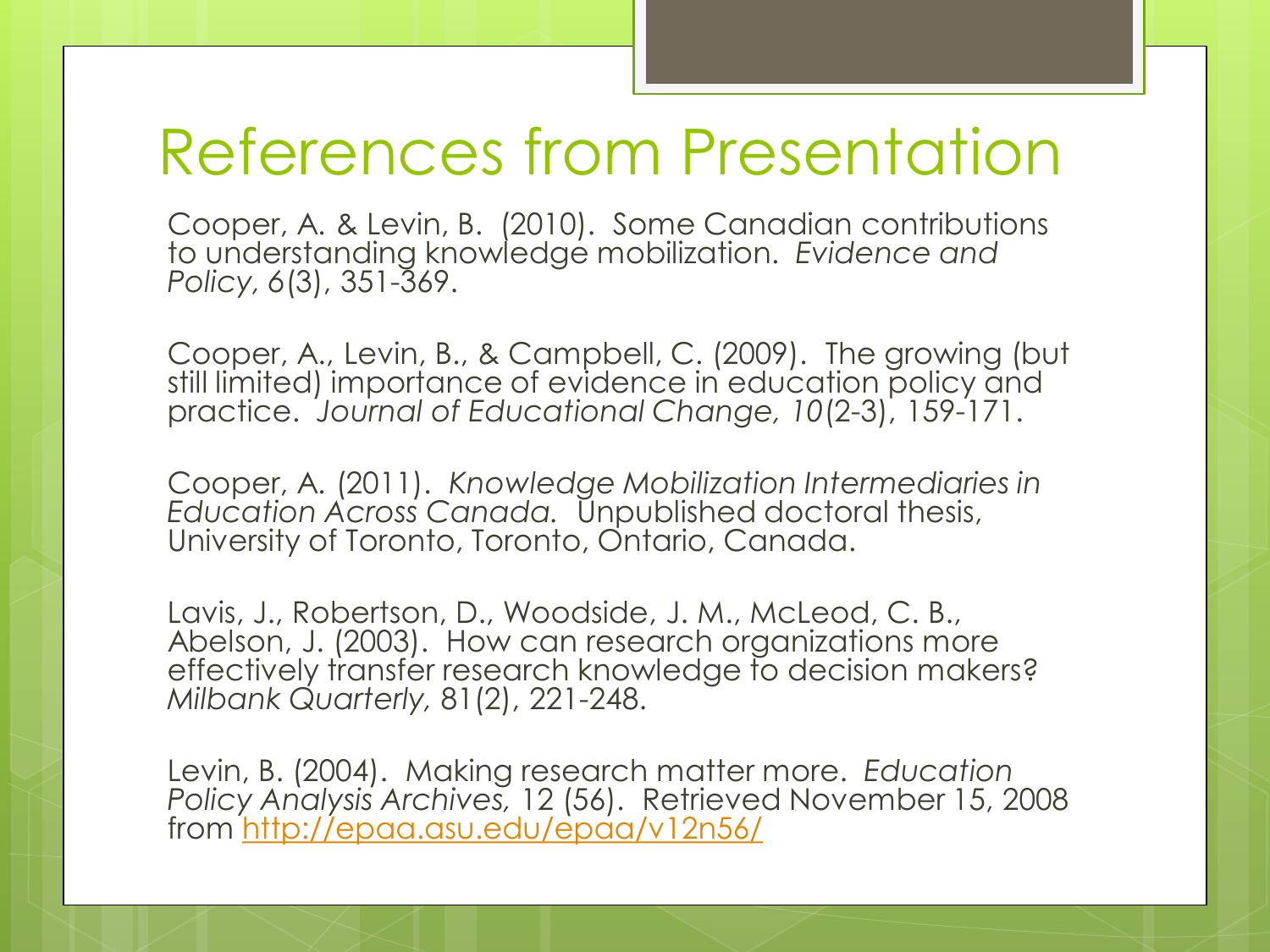### Additional Resources

- **o** Research Supporting Practice in Education (RSPE) website [\(www.oise.utoronto.ca/rspe](http://www.oise.utoronto.ca/rspe))
	- **o** Definitions
	- **o** Conceptual Frameworks
	- **o** Annotated Bibliography of KM Literature
- **o** The Canadian Education Association [\(www.cea](http://www.cea-ace.ca/)[ace.ca](http://www.cea-ace.ca/)) which has the KI-ES-KI Handbook of Contacts in Canadian Education <http://handbook.cea-ace.ca/>that people can search for intermediaries that exist in education
- **•** Another link which explains the spectrum of data visualization is through one of the KNAER projects: [https://sites.google.com/site/knaerexem](https://sites.google.com/site/knaerexemplars/home) [plars/home](https://sites.google.com/site/knaerexemplars/home)